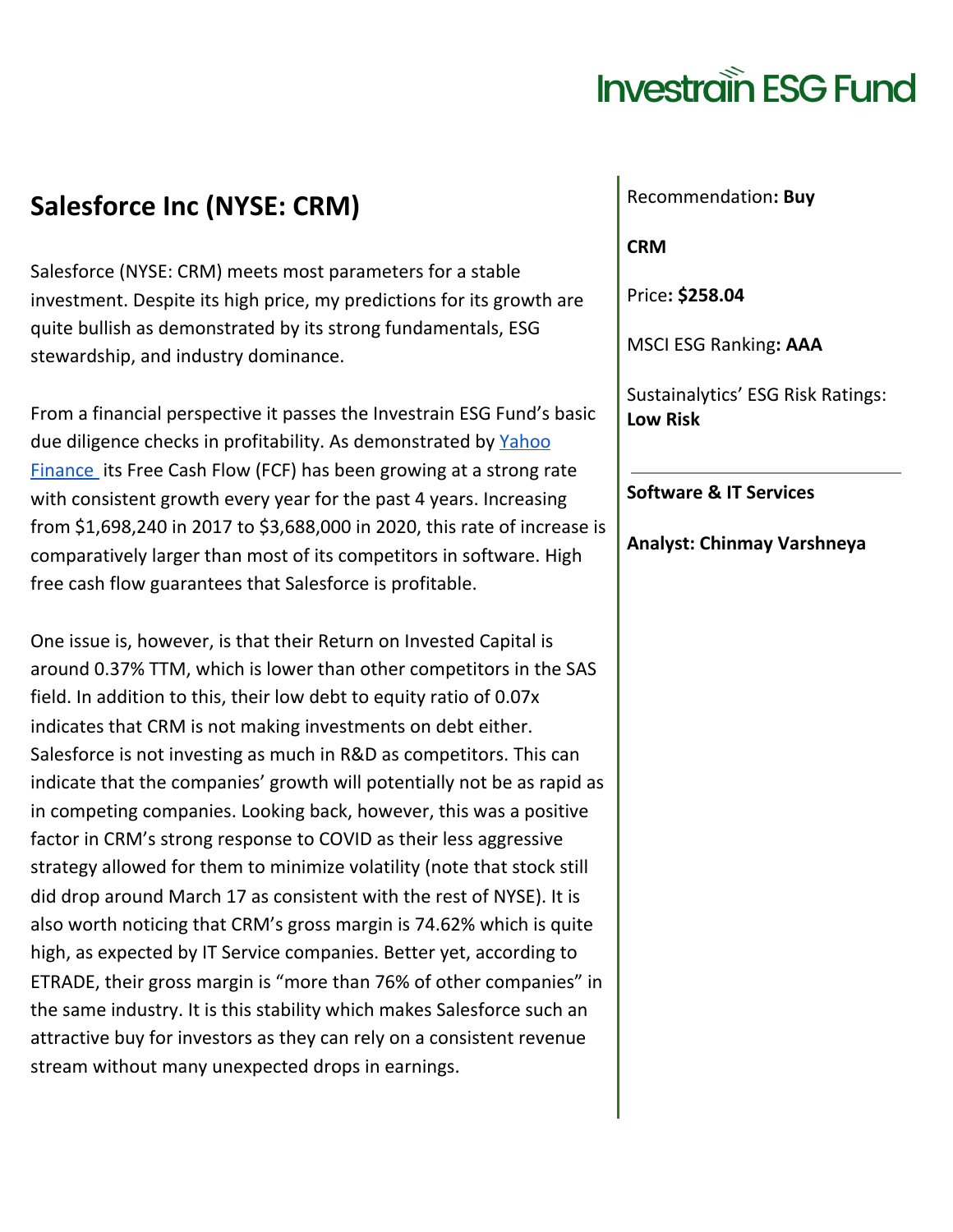However, outlook on this stock remains modest because Salesforce does have an extremely high P/E ratio of 102.14 TTM. Investors are quite bullish on this stock and the company may be overvalued.

From a more qualitative perspective, it is not difficult to see why investors are so aggressive regarding CRM stock. It is the leader in CRM software and is outperforming many key competitors such as Microsoft and SAP in the industry. Boasting around 18 percent of the global CRM software market in terms of consumer usage, it leads competitors by a factor of around 3. Current competitors appear to be Zoho as well as Hubspot, but considering that they are much smaller and lack the capital to gain as great a penetration the market as CRM has already established, it seems Salesforce's reputation as the leader in customer relationship management software will hold. Furthermore, most companies and publications view Salesforce as offering the best product available, which will prevent CRM from being overtaken by newer companies. As corroborated by Seeking Alpha, it's customizability, security, and ability to scale makes it an attractive buy for nearly all companies looking to purchase cloud software.

This domination in the market also gives it the most user data to work with allowing for a superior analytical service. This creates an upward spiral where market dominance leads to superior data aggregation which furthers CRM's competitive advantage.

In addition to its key product, Salesforce Ventures has become a major source of revenue while demonstrating CRM's ability to successfully leverage cash. It's investments in Zoom, Dropbox, Snowflake and its 466 other positions have brought in over 1 billion dollars for the company TTM.

Most integral to this fund are the ESG capabilities of Salesforce. In addition to having a strong outlook as demonstrated above, it shines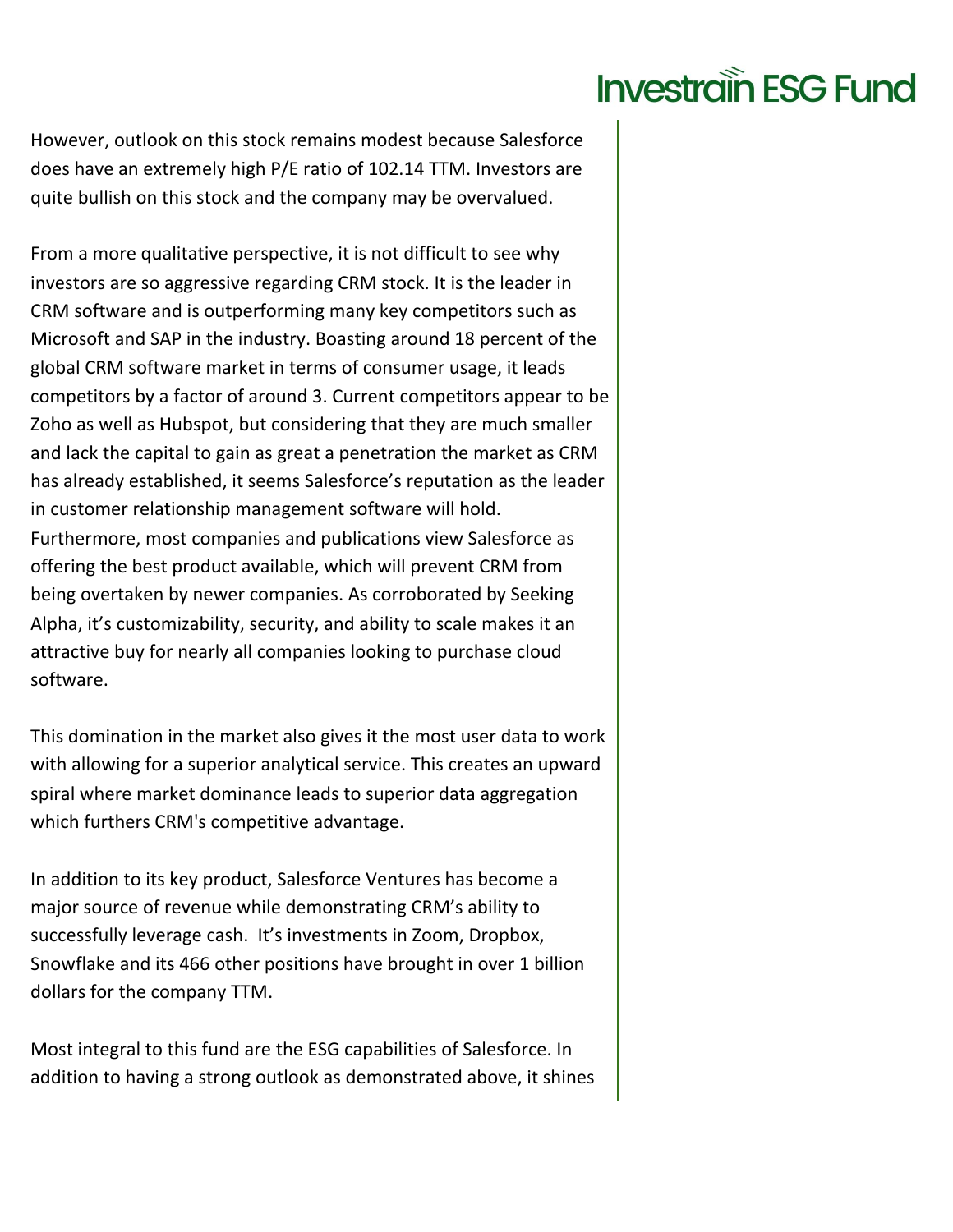in its stewardship of strong corporate and social responsibility. Since 2018, MSCI has rated Salesforce with the highest possible rating of AAA in its ESG performance, making it a "leader among 141 companies in the software & services industry". It is worth noting that the one area in which Salesforce is a laggard is in corporate governance. However, with the development of the Chief Diversity Officer position in addition to several initiatives looking to increase diversity within the workplace, it is apparent that Salesforce is making a deliberate effort to continue bettering its corporate practices. Other initiatives such as giving all employees a day-off for Election Day point towards Benioff's positive leadership as well.

Salesforce also scores highly in Sustainalytics' Company ESG Risk Ratings. It's overall ESG risk rating is 1.2 which is at the lowest end, making it fifth out of 735 companies in the Software & Services industry and 169 out of 12704 overall. It is therefore in the top 99% in terms of ESG factors. This can be further corroborated with Sustainalticys rating Salesforce "low" with regards to exposure to ESG issues and "strong" in terms of its Management of ESG Material.

Looking at their environmental behavior in closer detail, the non-profit company CDP Worldwide also gives Salesforce an A rating (the highest) on their climate change watch list. Unfortunately, it is not on the EPA Green Power Partners list.

Addressing social factors, Salesforce scores very highly again. On Glassdoor, it has a 4.4/5 overall score and was on its list of best places to work in 2020, 2019, 2018, 2017, 2016, 2014, 2013, 2012, 2011, and 2009. Their Founder and CEO Marc Benioff was also on Glassdoor's top CEOs list in 2019, 2018, 2017, 2016, 2015, 2014, and 2013. Salesforce's work environment was highly acclaimed this past year as it appears on Forbes America's Best Employers for Women 2020 list. It also has a Corporate Equality Index 2O2O rating of 100 which is the highest possible score. A rating of 100 means that CRM has a